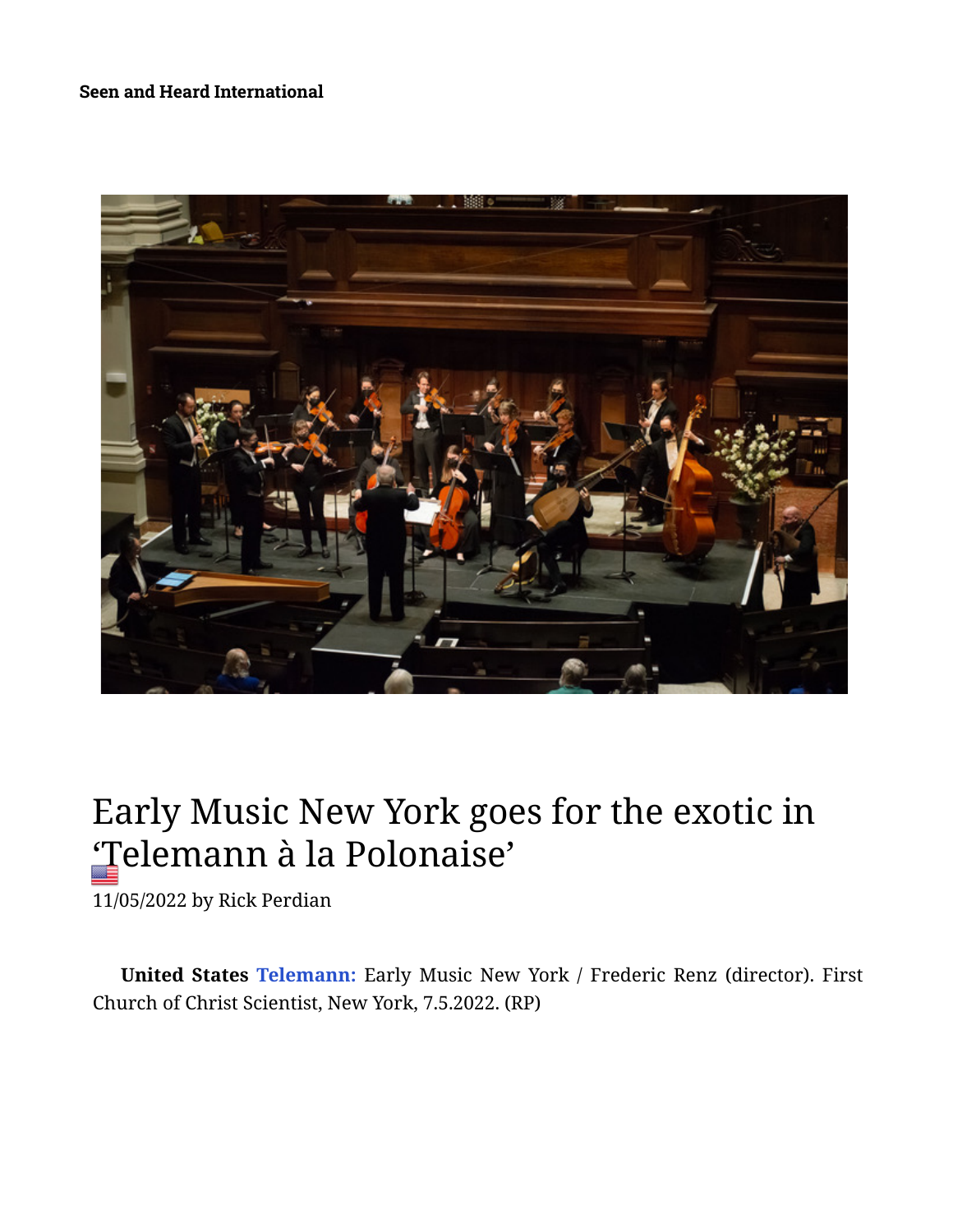**Telemann –** Polish Dances from the Rostock Manuscript TWV 45; *Quatour* (with interpolations) TWV 43:B3; 'Concerto Polonaise' in G major TWV43:G7; 'Sinfonia melodica' in C major TWV 50:2; 'Sonata Polonaise' TWV 42:a8; *Ouverture* (composite, à la Polonaise)

Georg Philipp Telemann spent only one year in Poland, but the exotic sounds (he termed them barbaric) that he heard there inspired him to compose music that was distinctive and daring at the time. In 'Telemann à la Polonaise – from folk to formal'*,* Early Music New York, under the direction of Frederic Renz, performed Telemann works influenced by the style and spirit of the music which so captivated the composer.

Telemann was 25 years old when he entered the service of Erdmann II, Count von Promnitz, as Kapellmeister at his court in Żary (formerly Sorau) in Upper Silesia. Eager and adept at incorporating different national styles into his music, the sounds that Telemann heard in Polish taverns provided the inspiration for any number of works. It was not only the Polish music he heard on visits to Krakow that caught his ear, but also dances from the Hana region of Moravia, the eastern part of present-day Czechia, which lies close to the Polish border.

Sounds that were exotic in aristocratic courts of the eighteenth-century are less so to present-day audiences: dances such as Polonaises and mazurkas have become intertwined in the fabric of Western music. Credit for this goes in no small part to Chopin, whose piano compositions a century later drew heavily from Polish dances. The Moravian hànaks, with their repeated rhythmic patterns, unison textures and bass drones, are now somewhat familiar as composers in the late seventeen and eighteenth centuries occasionally used them in their instrumental works in lieu of the customary, and more proper, minuet.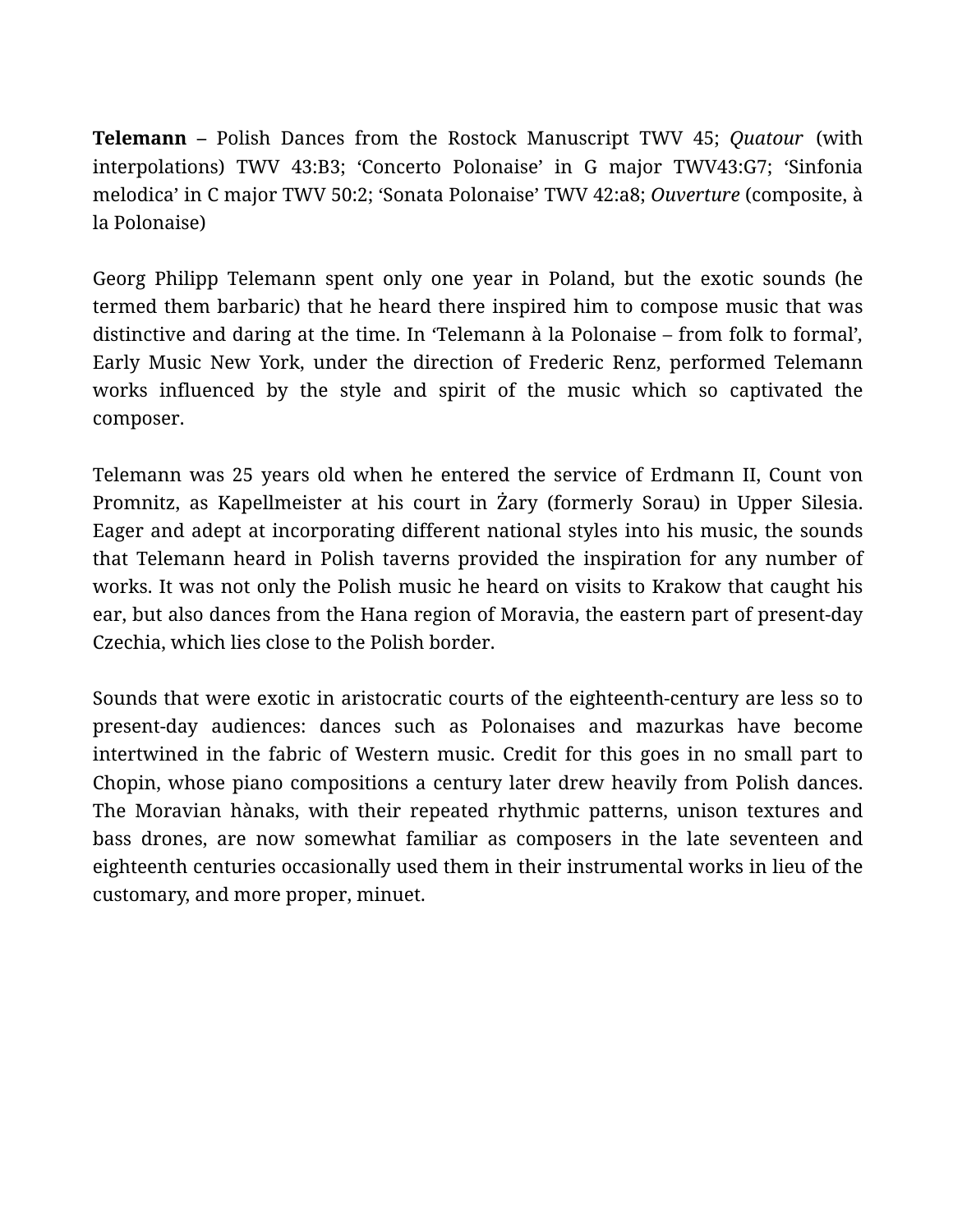

New York Early Music Ensemble © Michael Violago

Renz and his troupe are not only superb musicians, but they also have a theatrical flair. The concert began with Wayne Hankin entering from the rear of the church playing the Grosser Bock, an Eastern European type of bagpipe. The sound is mellower than that of the Scottish or Irish bagpipe, and visually Hankin's bock was extraordinary, with a massive cow horn jutting from the end of the drone. He and his instrument would have been right at home in Mel Brooks's 1974 comedy/horror film, *Young Frankenstein*.

Hankin was soon joined by concertmaster Daniel S. Lee playing a tiny fiddle, known as the kit or pochette (which is particularly associated with dance music), in selections from the Rostock Manuscript. This collection of 31 folk tunes, notated only for melody and bass, was discovered in 1986. Later in the program, Lee and Hankin (this time paying a much smaller bagpipe, the cornemuse which originated in France) were joined by bassoonist Benjamin Matus in more Polish dances. The bassoon's sound added bite to the music, while Matus's jauntiness made them all the livelier.

Telemann quipped that to accommodate the taste of his aristocratic listeners, it was necessary for him to clothe the foreign sounds 'in an Italian dress'. This was especially evident in the 'Concerto Polonaise' in G major in which the German composer seemed to channel Vivaldi, albeit with a distinctly Polish flair. In this work, as they did so often during the concert, the strings played with a transparent sheen that was the musical equivalent of the clearest glass and lovely beyond measure. Playing of such refinement would surely have passed muster with the most discerning of Telemann's he movements may be entitled